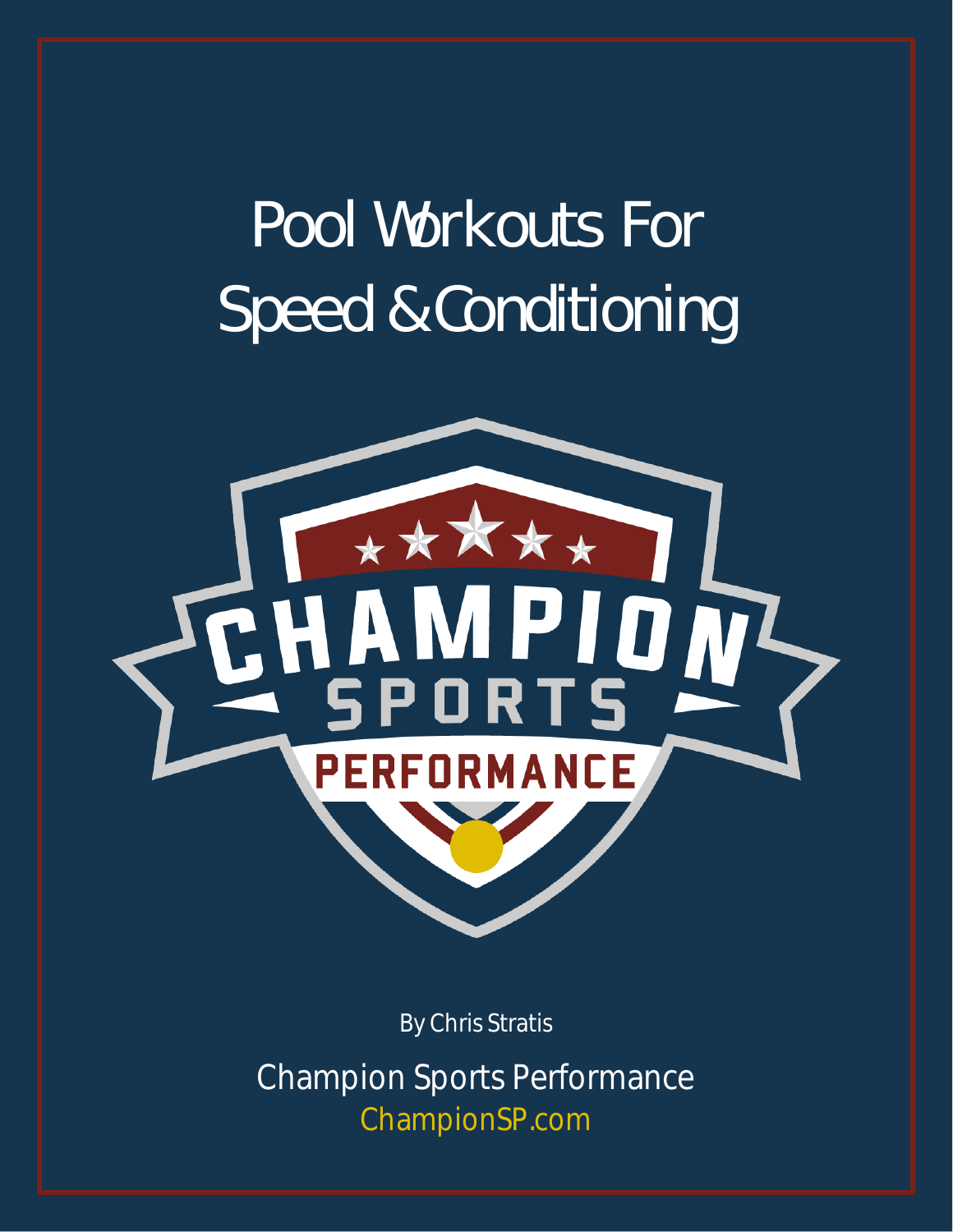

### **Copyright © 2016 by Champion Sports Performance All Rights Reserved**

For more information on training for speed, strength, conditioning, and injury prevention please contact:

**Chris Stratis** CoachStratis@ChampionSP.com [http://www.ChampionSP.com](http://www.championsp.com/)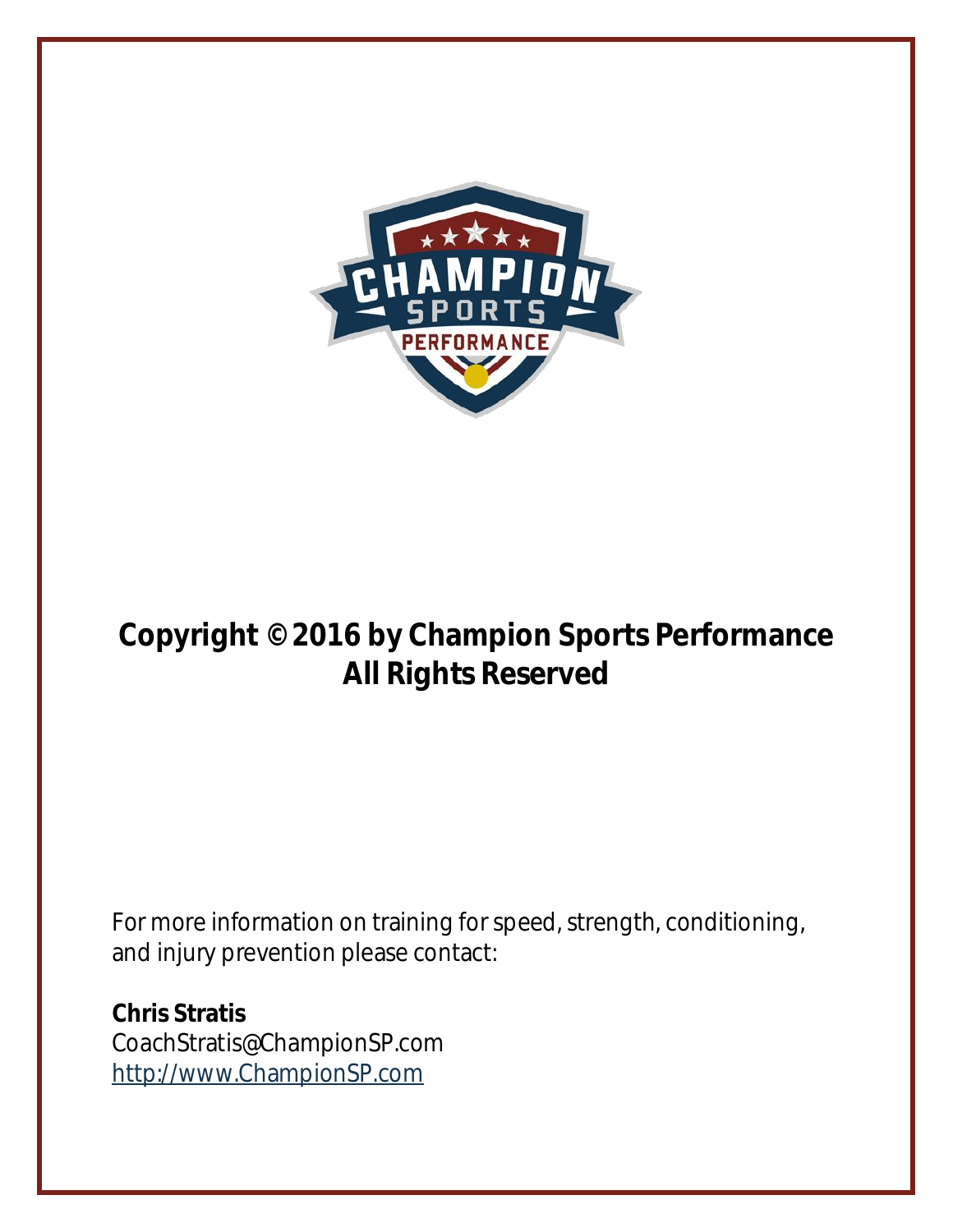

## Contents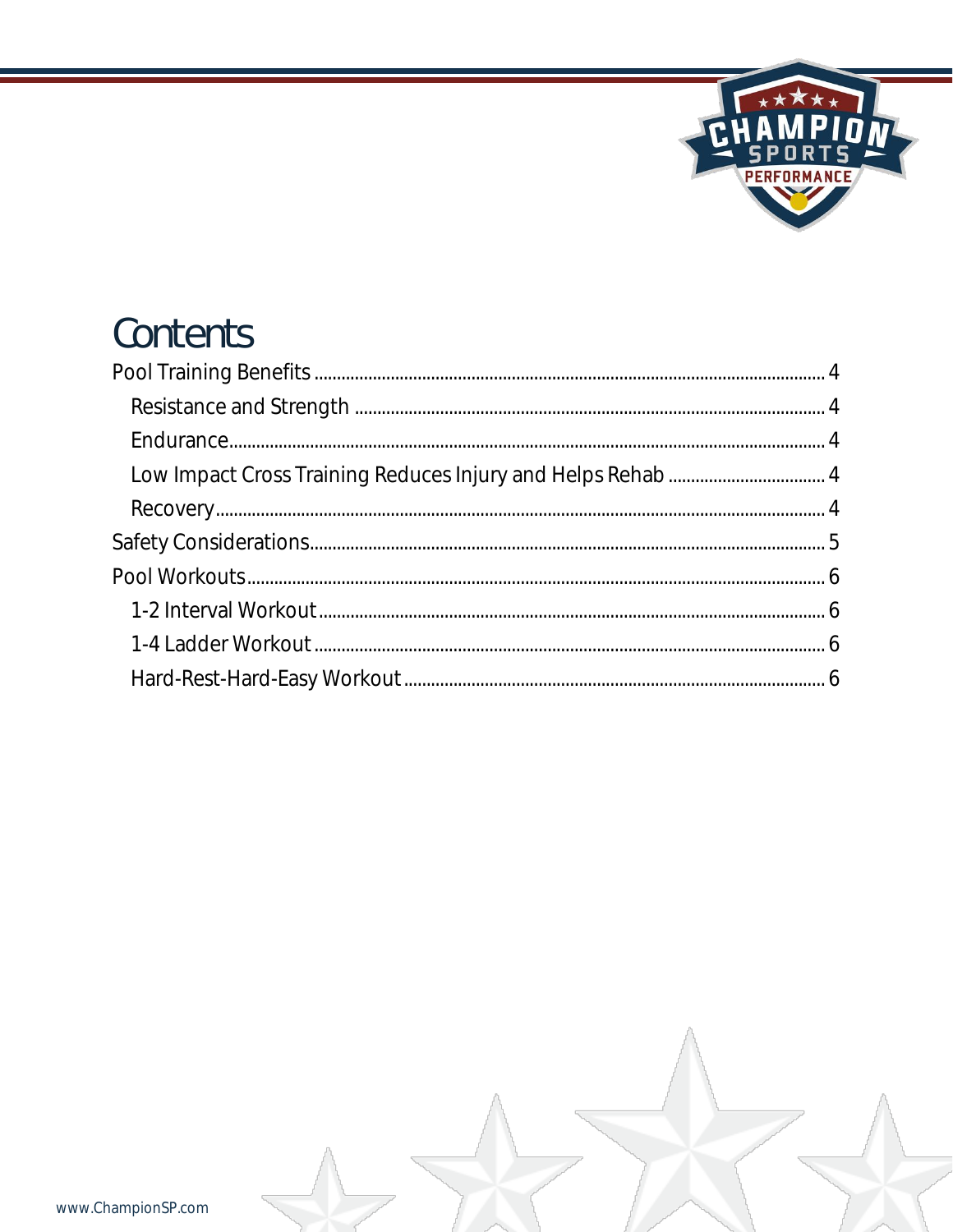

# <span id="page-3-0"></span>Pool Training Benefits

#### <span id="page-3-1"></span>Resistance and Strength

Water provides resistance through a full range of motion in all directions. By adjusting the speed of an athlete's movements, they can increase or decrease the amount of resistance they feel. This allows athletes of all levels to customize their resistance levels to their needs. Whether swimming or running in the pool, moving against the water's resistance and maintaining proper body position helps develop core strength as well as upper and lower body strength.

#### <span id="page-3-2"></span>Endurance

While some pool training sessions can include long, steady efforts, the pool training workouts listed here are designed as interval sessions. Pool interval sessions can help athletes effectively improve VO2 Max and work capacity. Running in water can also yield results for both aerobic and anaerobic conditioning, with results for conditioning that can even be equal to or greater than running on land.

#### <span id="page-3-3"></span>Low Impact Cross Training Reduces Injury and Helps Rehab

Your body weights about 10% of its land weight when up to your neck in water, so when submerged for a pool running or swimming workout, a 150lb athlete will only experience the impact of approximately 15lbs.

This non-weight bearing environment reduces pressure on joints which can allow athletes to perform some exercises in water that they aren't able to do on land due to pain or functional limitations. Athletes dealing with injury or rehabilitation may be able to benefit from this low impact training.

Even for healthy athletes, performing plyometric exercises in the water can translate to improvements in explosive power without full weight pounding on their joints and muscles.

#### <span id="page-3-4"></span>Recovery

Pool workouts can be effective for active recovery, helping to reduce posttraining muscle soreness through low-impact movement. The water pressure surrounding your body works to aid circulation, promote relaxation, and help clear metabolic waste during exercise.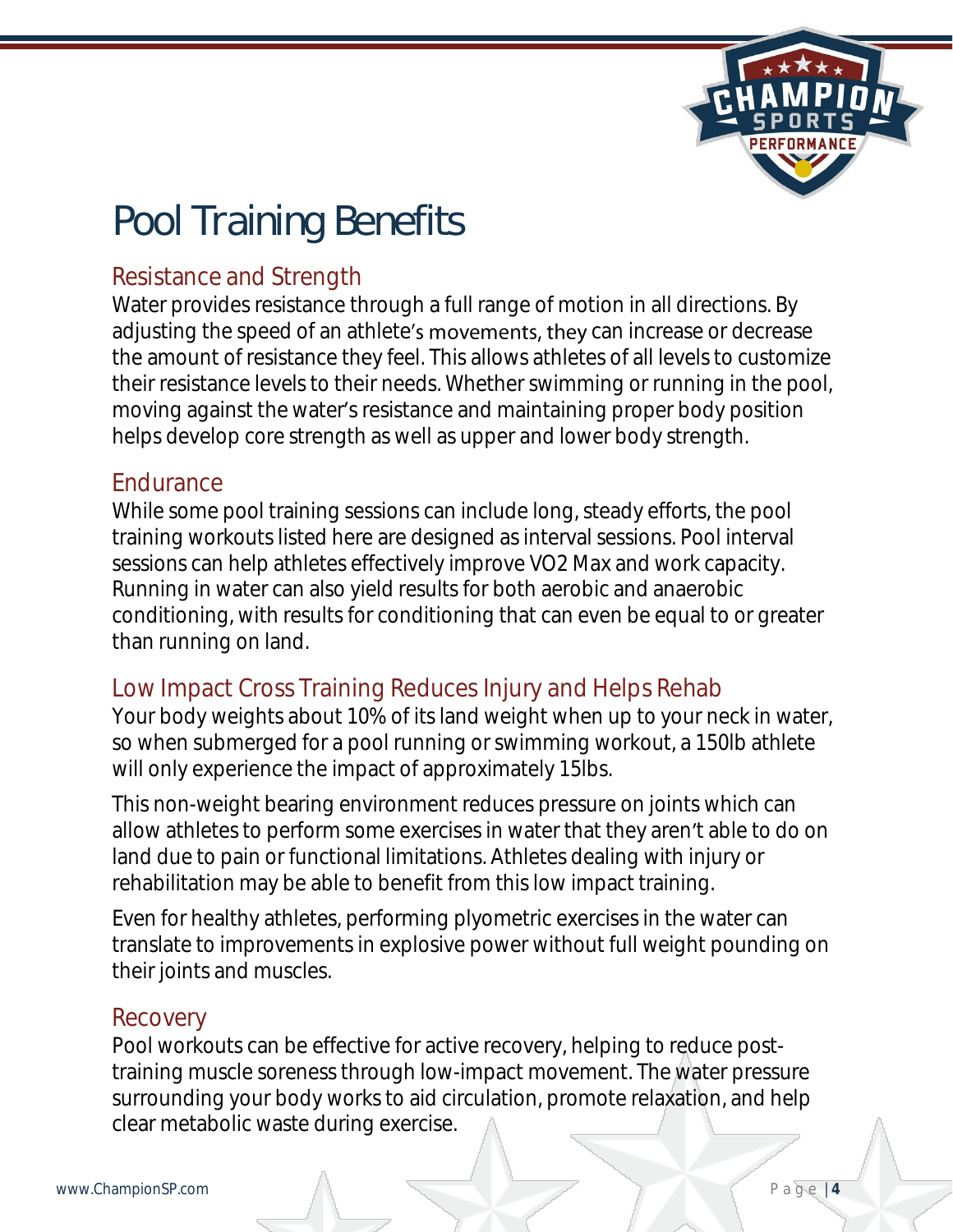

### <span id="page-4-0"></span>Safety Considerations

Before starting any new exercise or training program, you should be examined by your physician. This is especially important if you have any known heart or blood pressure concerns, any metabolic disorders, or have not previously participated in an active lifestyle*.* 

The advice and training guides presented in this document are not intended to be medical guidance or as a substitute for medical counsel. Not all exercises or training approaches are appropriate for all people.

Start at an easy level and then work up to more challenging progressions as you develop your conditioning and experience with pool training. Never train in the water alone.